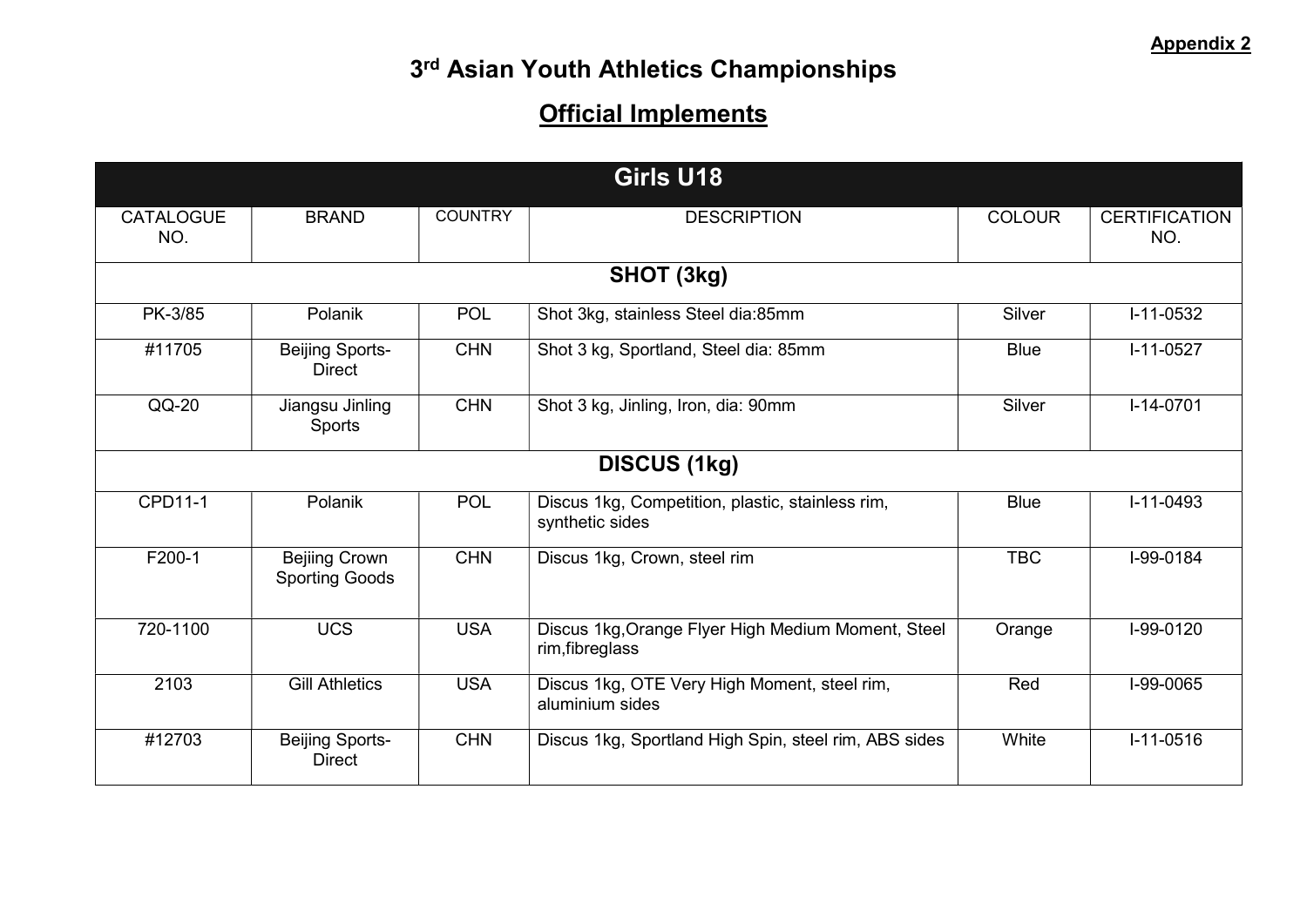| Girls U18             |                                          |            |                                                            |                           |             |  |  |
|-----------------------|------------------------------------------|------------|------------------------------------------------------------|---------------------------|-------------|--|--|
| JAVELIN (500g)        |                                          |            |                                                            |                           |             |  |  |
| AF11-500              | Polanik                                  | <b>POL</b> | Javelin 500g, competition Air Flyer, aluminum, red<br>cord | Transparent<br>blue       | $I-11-0537$ |  |  |
| SAF-YG500             | Metals Javelin<br>Factory of<br>Dingzhou | <b>CHN</b> | Javelin 500g, Sliver Arrow Brand, aluminum red cord        | White with blue<br>spiral | $I-12-0619$ |  |  |
| BQ-7 (50m)            | Jiangsu Jinling<br><b>Sports</b>         | <b>CHN</b> | Javelin 500g, Jinling, Aluminium, 50m                      | Yellow /<br>Colourful     | $I-16-0764$ |  |  |
| <b>HAMMER (3kg)</b>   |                                          |            |                                                            |                           |             |  |  |
| PM-3/85/UW/UP-<br>110 | Polanik                                  | <b>POL</b> | Hammer 3kg, Steel, Competition, dia: 85mm                  | Various                   | $I-11-0535$ |  |  |
| PM-3/95/UW/UP-<br>110 | Polanik                                  | <b>POL</b> | Hammer 3kg, Steel, Competition, dia: 95mm                  | Various                   | $I-11-0536$ |  |  |
| #14705/14402          | <b>Beijing Sports-</b><br><b>Direct</b>  | <b>CHN</b> | Hammer 3kg, Sportland, steel, dia:85mm                     | <b>Blue</b>               | $I-11-0528$ |  |  |
| LQ-16/LQB-1           | Jiangsu Jinling<br><b>Sports</b>         | <b>CHN</b> | Hammer 3kg, Jinling, iron, dia:95mm                        | Silver                    | $I-14-0703$ |  |  |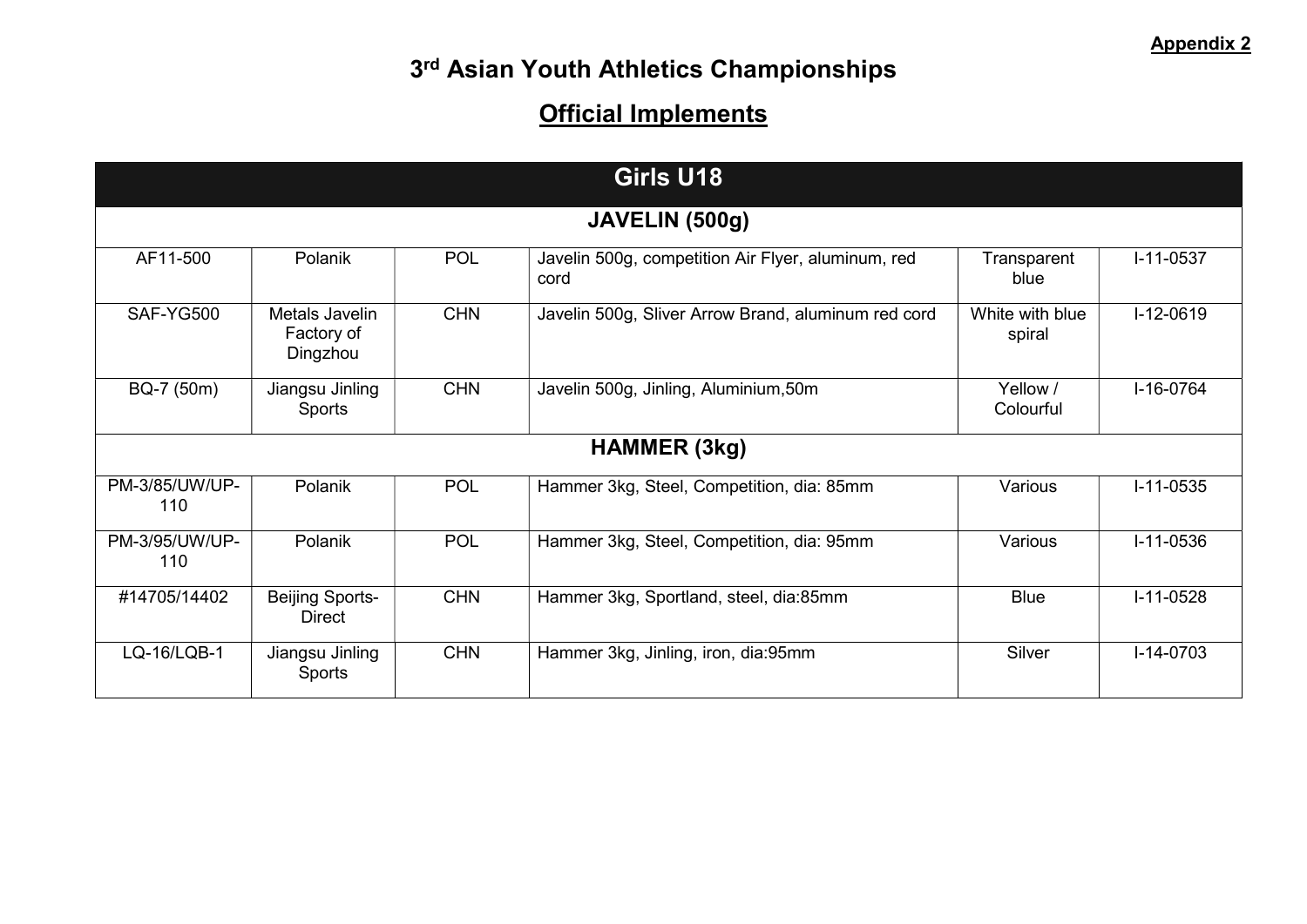| <b>Boys U18</b>         |                              |                |                                                                       |                 |                             |  |
|-------------------------|------------------------------|----------------|-----------------------------------------------------------------------|-----------------|-----------------------------|--|
|                         |                              |                |                                                                       |                 |                             |  |
| <b>CATALOGUE</b><br>NO. | <b>BRAND</b>                 | <b>COUNTRY</b> | <b>DESCRIPTION</b>                                                    | <b>COLOUR</b>   | <b>CERTIFICATION</b><br>NO. |  |
| SHOT (5kg)              |                              |                |                                                                       |                 |                             |  |
| F292B                   | <b>NISHI Athletic Goods</b>  | <b>JPN</b>     | Shot 5kg, Steel, dia: 110mm                                           | Silver          | $I-06-0357$                 |  |
| 5134500                 | Nordic Sport                 | <b>SWE</b>     | Shot 5kg, Nordic Stainless steel, dia 100mm                           | Silver          | $I-12-0602$                 |  |
| PK-5/110-S              | Polanik                      | <b>POL</b>     | Shot 5kg, Turned stainless, dia: 110mm                                | Silver          | $I - 00 - 0196$             |  |
| PK-5/115-S              | Polanik                      | <b>POL</b>     | Shot 5kg, Turned stainless, dia: 115mm                                | <b>Metallic</b> | $I - 00 - 0234$             |  |
| #11703                  | <b>Beijing Sports-Direct</b> | <b>CHN</b>     | Shot 5kg, Sportland, steel, dia:100mm                                 | <b>Blue</b>     | $I-11-0513$                 |  |
| DISCUS (1.5kg)          |                              |                |                                                                       |                 |                             |  |
| CPD11-1,5               | <b>Polanik</b>               | <b>POL</b>     | Discus 1.5kg, Competition, plastic, stainless rim,<br>synthetic sides | <b>Blue</b>     | $I-11-0495$                 |  |
| #12702                  | <b>Beijing Sports-Direct</b> | <b>CHN</b>     | Discus 1.5kg, Sportland High Spin, steel rim, ABS<br>sides            | Yellow          | $I-11-0517$                 |  |